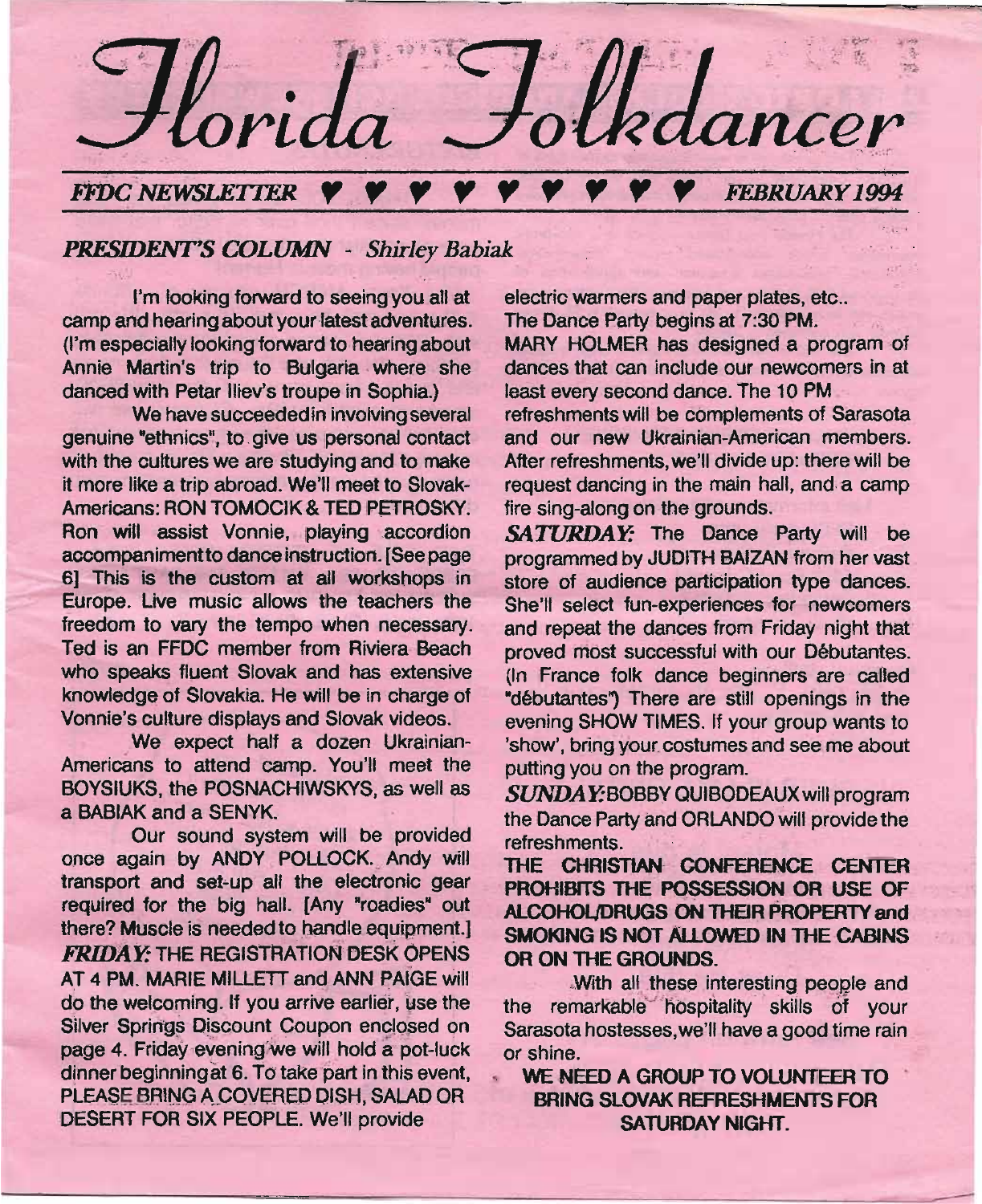## **DANCE COUNCIL NEWSLETTER**

San 2

 $\cdots$  $\frac{1}{2}+\frac{1}{2}$ 

This newsletter is mailed monthly to members of *EDITORS NOTES:* the FFDC. Copyright<sup>o</sup> by the Florida Folk Dance Council. Permission is given to publish excerpts from articles provided credit is given to FFDC Newsletter.

The Florida Folk Dance Council is a non-profit corporation which coordinated events, disseminates information, encourages education and appreciation of International Folk Dances and related cultural activities for groups and individuals in Florida Membership is \$8.00 per calendar year collected in January.

The editor reserves the right to edit material submitted to the newsletter. All material must be dated and signed.

### DEADLINE FOR MARCH ISSUE FEBRUARY 15, 1994

Mail information and articles to: FFDC Newsletter Barbara B. Simmons 1404 Point Crisp Rd. Sarasota, Fl. 34242 (813) 349-1626,

### Newsletter staff:

Thekla Kahn, Jo Carr, Marion Hoerchei and Judy Stolberg.

## DUES IS LIKE GRITS!

Money is due .Dues is due Dues are due Just like grits... Dues be due.

See form on page....11

~"

THANK YOU! January was the first month since I took over as Editor that there were no newsletters returned because of people having moved. Hurrah!

Your MARCH issue of *Florida. Folkdancer* may be a few days late. We will wait until after dance camp for the finishing touches. Hopefully the issue will include news and pictures from camp AND the new FFDC membership list for 1994. Of course we will continue to update the membership list monthly. However, if you wish to see your name in print on the master list send in your dues pronto!

THIS ISSUE OF *FLORIDA FOLKDANCBR -* FEBRUARY 1994 - WILL BE THE LAST COPY MAILED TO ANYONE WHO HAS NOT PAID 1994 DUES\_ SURE HOPE THAT ISN'T YOU:

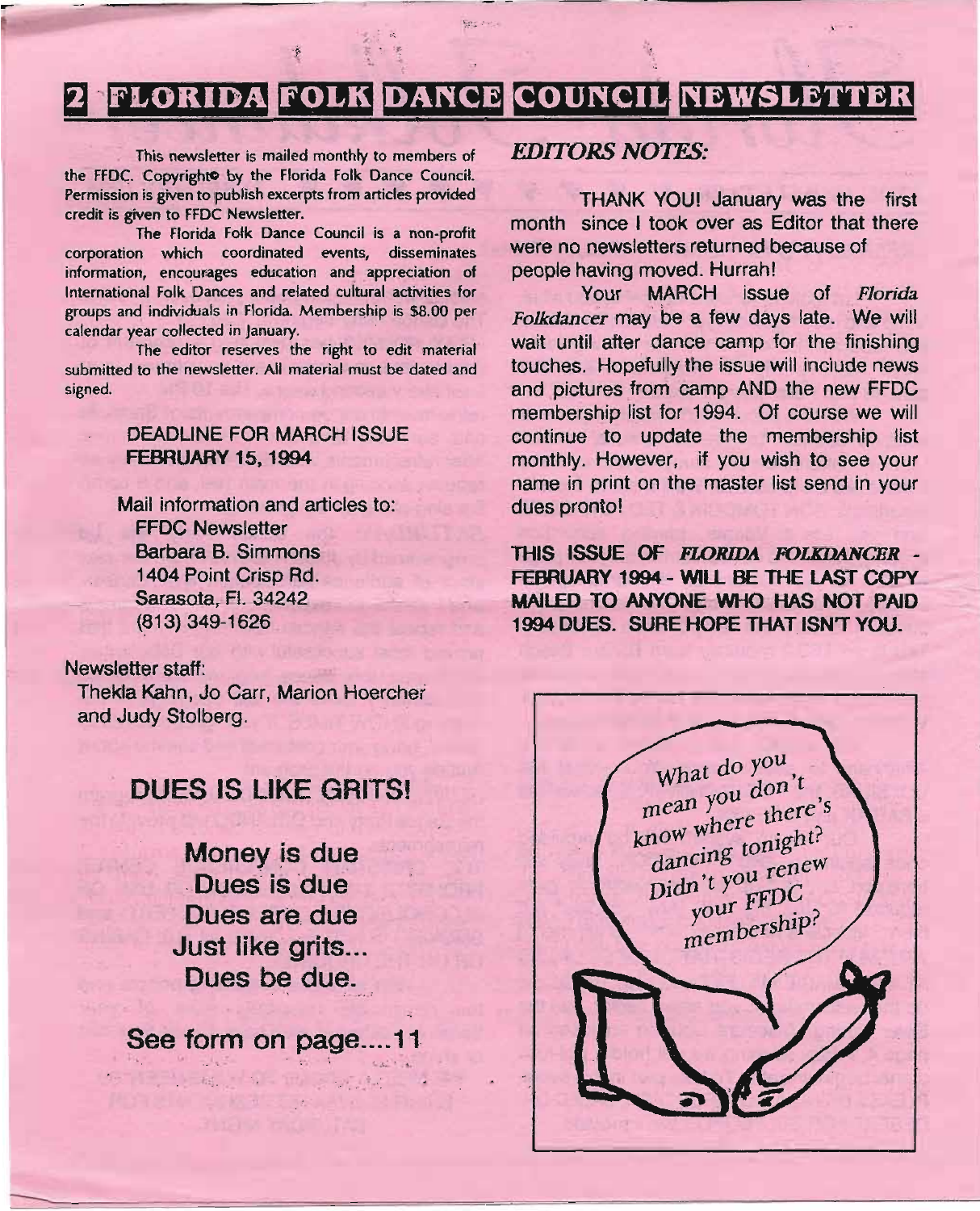### *SARASOTA -*

A rich variety of folk dance opportunities are available in Sarasota in 1994 for residents and visitors. The groups range in size from 8+ to 75+ .(You're likely to find our Marion Hoercher at ALL of them!)

.,,~.~.." .... ..~,....

 $\sigma_{\rm{max}}$ 

SUNDAY NIGHT: There's a Folkdance Happening at Pelican Cove (Admission by gate-clearance only). Lou and Ann Paige bring equipment and tapes; dances are led (not taught) by whomever wishes to lead a particular one. Attendance ranges from 8 to 20, with a predominating interest in Balkan.

MONDAY: Dancing 'by-invitation-only for couples is hosted by the Holmers at "Marienborg", their hall which features a sprung-wood floor...so nice on the knees and feet. Each month Mary focuses on a different country and plans a sequence of instructed dances which iead to easy performance at the monthly dance party. Surrounded by folk crafts, the costumed dancers enjoy a sit-down, pot-luck dinner featuring the country-of-the-month cuisine.

TUESDAY: The Babiak Dance Ensemble rehearses at St. Boniface. The group, of 3-4 couples and half-dozen singles, polishes up specific repertories for presentations at schools, nursing homes, condos, clubs and local festivals. Of the recently acquired hardworking Ukrainians, Mario Bojsiuk claims he's lost 14 pounds since taking up folk dancing! WEDNESDAY: The largest folk dance group, The Grapeviners, meet at the Unitarian Church under the leadership of Marie and John Millett. Last week they had 60 dancers ranging from raw beginners to hardcore Balkanophiles. Beginners start at 6 PM and give way to more advanced dancing after 8.

THURSDAY: Cubby Whitehead teaches Scottish Country Dancing at the Adult Recreation Center at the rear of Exhibition Hall on US 41. The group, varying from 8 dancers (in the

heat of summer) to  $32+$  during season, skips happily along on a brand new sprung-wood floor. This group, among whom newcomers are always welcome, enjoys dressing up and shewing their knees; they schedule several parties during the year.

冈

FRIDAY: Sarasotans are free to travel to TAMPA to dance.

SATURDAY: The FIRST Sat. of each month finds an entirely different set of AO-75 people (often men outnumber women!) indulging shamelessly in high-jinx aerobic Contra Dancing at Crocker Church.

One may also find line, clogging, country western and Sufi dancing offered throughout the week.

The most promising new dance group is the GARDEN FOLK DANCERS, of Garden Elementary School in South Venice. Music Director Allan Carle has carefully selected from 30-40 4th, 5th & 6th graders to stUdy folkdance each Monday with the Babiaks. Last semester they performed at a Venice City Festival. To complement a special study project on African-American heritage they will add 2 Atrican-Amerlcan dances to their repertory next semester.

**CLUB WISE what seems to be working** in Sarasota is (1) variety of dance opportunities and (2) mutual assistance. The main-line leaders recommend talented dancers to the performing groups, which, in turn, advertise the recreational groups to audiences where they appear. Area leaders, such as the Holmers have assisted with teaching the, school groups. It may be significant that none of these groups .are parliamentarian in organization. None have officers or by-laws.

### D.A. Tyler & Shirley Babiak

Check your FFDC Dance Directory for where to dance in Florida. There are 41 different clubs listed in the 1994 edition with 4 more additions in the 1993 December Florida Folkdancer.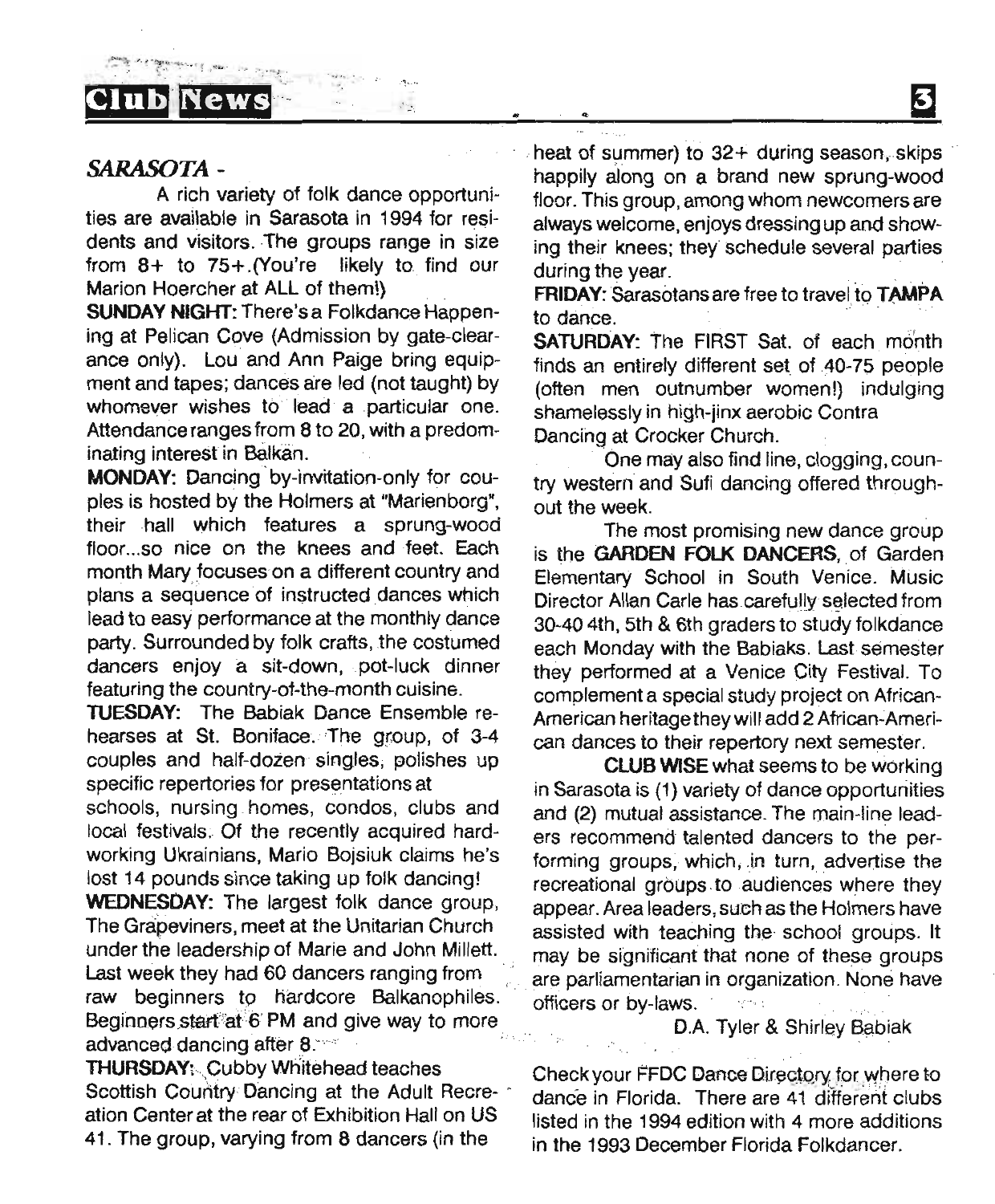*SILVER SPRINGS, FLORIDA*

e

Silver Springs is a jungle-like refuge with monkeys and aquatic birds and glassbottom boats gliding over ribbon grass. It is one of the oldest and best known tourist attractions in the' state of Florida, and it is located right across the road from the Christian Conference Center where we are holding our February Folk Dance Camp.

The cold, crystalline water surfacing here makes this ancient hole in the ground one of the most bountiful in Florida. Spouting 850 million gallons of water a day, Silver Springs could fill an Olympic pool in two minutes.

This is the grandmother of spas that started luring vacationers to Florida in the 1840's. In 1860, steamboats ferried tourists up the broad St. Johns River, up the winding. treecanopied Oklawaha River and finally up the tiny Silver River to the spring.

The river was the stage for six Tarzan movies in the 1930's and more. than 100 episodes of Lloyd Bridge's television series Sea Hunt in the 50s and 60s. Now the park passes as a nature preserve, caring for injured wild animals and breeding rare creatures in captivity. Shows are more classroom than circus.

Glass-bottom boats tour the Springs. During the Jungle Cruise visitors can spot zebras, giraffes and Ostriches. Jeep Safari is a four-wheel adventure through an area where 'monkeys. alligators and herds of deer and zebra roam free. The Lost River Voyage takes visitors back to early Florida. At Doolittle's Petting Zoo. Llama, deer, sheep and baby goats may be hand-fed.

Five hours is the suggested amount of time to see the WHOLE thing. Magalicus I

 $\mathcal{W}^{(n)}_{\mathcal{M}}(\mathcal{M}^{(n)}_{\mathcal{M}}) \leq \cdots \leq \mathcal{W}^{(n)}_{\mathcal{M}^{(n)}_{\mathcal{M}}(\mathcal{M}^{(n)}_{\mathcal{M}})} \leq \cdots$ 

In 1972, the Spring was declared an historic landmark. Last month on December 15, 1993. Gov. Lawton Chiles and the state Cabinet unanimously agreed to pay \$21.5 million for the, 250 acre park area currently owned by Florida Leisure Corporation.

DANCEICAMP

The 32 acres of land at the spring head belongs to the University of Florida Foundation, a private not-for-profit organization that raises money to support Florida's State University. This foundation currently rents the spring to the operators of Silver Spring for \$25,000 a year in a lease that was supposed to run until 2073. Under the new agreement just signed

by the government, the attraction will continue running for another 15 years.. paying the state an annual feel of \$925,000. In 2008, the operators will remove the Wild' Waters slide, the Safari Jeep Tour and the Jungle Cruise, and Silver Springs will become a new state park.

This action by the state was taken to prevent the current owners from "developing the site" and to prevent former Gov. Claude Kirk (Gov.1967-71) from executing a plan to pump the water from the spring to South Florida.

> Copies of the  $2/4/93$ FFDC Annual Meeting will be available at Dance camp so you can .refresh your memory and make notes ahead of time for the General Meeting, Sunday afternoon at 4:10.

-•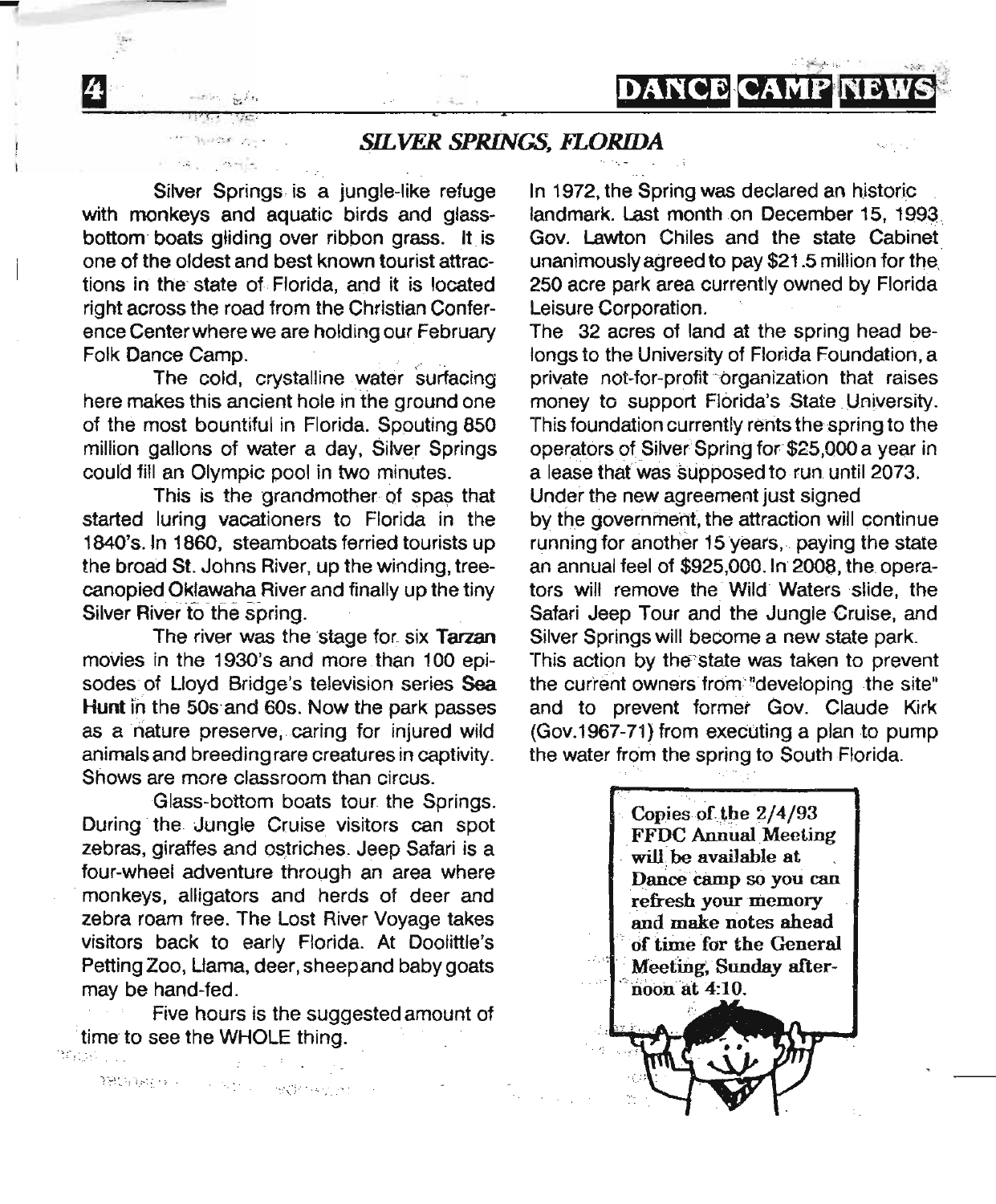

Welcomes

Kathy Anderson from Dayton, OH

and

All Days and Onions from Micanopy, FL

for a

Workshop and Da

## on Saturday February 26, 1994

at the Pinellas Park Auditorium 7690 59 St. N. Pinellas Park

Kathy Anderson is known for her high energy , fun-filled squares and contras. She has called all over the county, including the Augusta Heritage workshops and Vernal's All Night Equinox.

"I like contras with flowing movement and unusual figures. I strive for quick, clear teaching and like to call with energy and enthusiasm. I enjoy challenging squares with good flow and energy; some are traditional, but many come from midwestern dance writers or from the early 50's Western movement."

All Days and Onions, one of Florida's most exciting dance bands, is well known for keeping dancers continuously thrilled. This imaginative group consists of Faye Baird, Susan Marynowski. Tom Staley and Peter Martin.

Workshop in Contras and Squares  $3-6$   $PM$ *S3.00* Potluck Supper 6-7 PM \$6.00  $7:30 - 11:30$  PM Dance

For More Information call 576-4931 or 596-5384 シリア かわかわ チュア こうかい www.com.com/2012/http://www.com/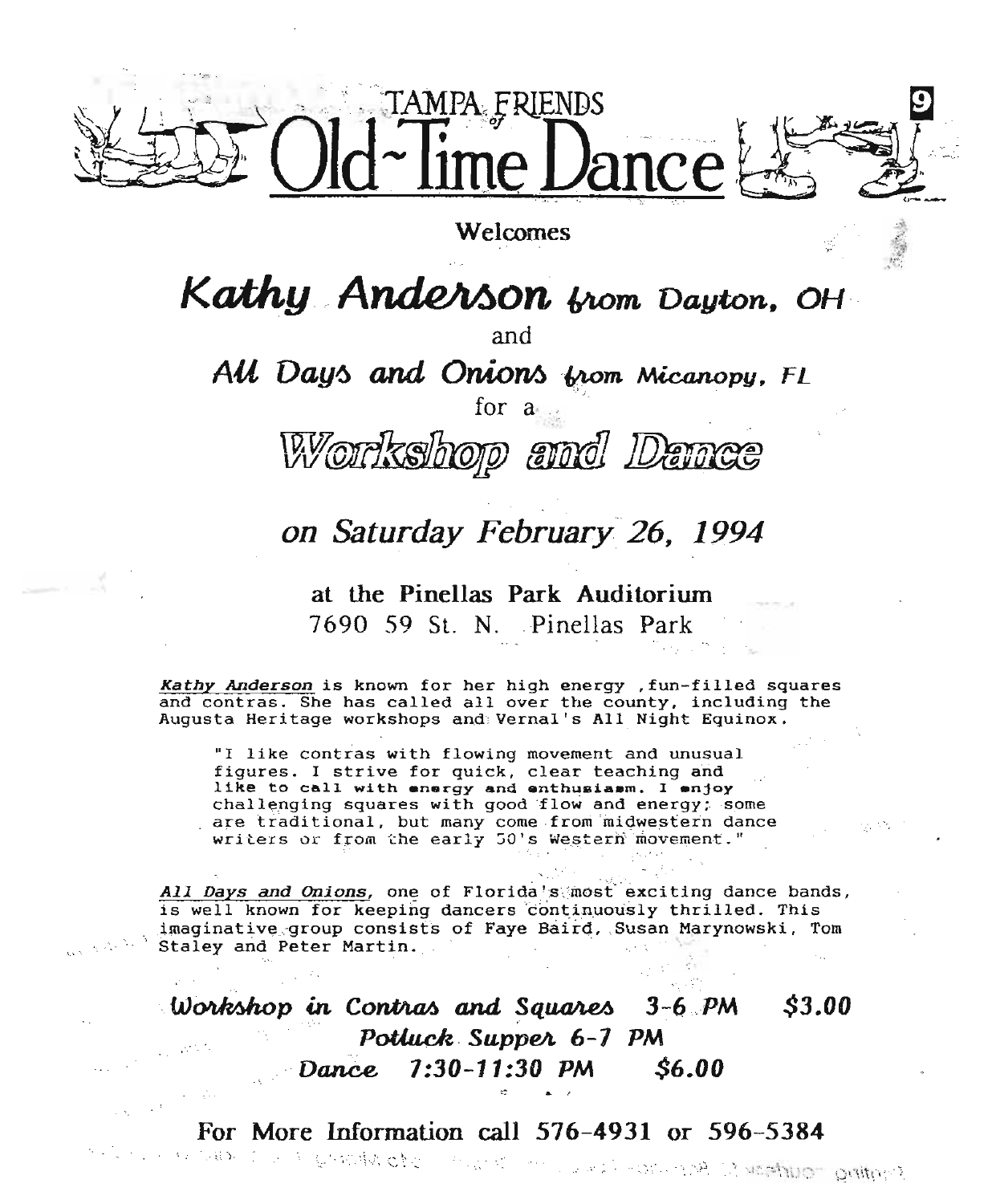$\sim$  $\mathcal{L}_{\mathcal{A},\mathcal{B}}$ er<br>U⊉t i l FFDCIBULLETINIBOARD 10 **MORE NOTES FOR DANCE CAMP**  $\gamma_{n}$  , Bring your special T Shirts **BRING**  $f_{\text{Or}}$  our on  $\lim_{M \to \infty}$  display YOUR **BANNERS** こすー \*\*\*\* PLEASE NOTE: The Christian Conference does not allow alcoholic أأرب وسأضحج أأرا beverages at the Center. I. HELP THE NEW DANCERS - by to make the new dancers feel at home and encourage their Laming<br>
2. BE APRECLATIVE TO NEW OR VISITING INSTRUCTORS - keep an open mind about alternative dance styling and<br>the neighbor: volumer DO THE TEACHINGS.<br>The neighbor: volumay be more of a hindrance and disturb you would like to help your partner or the neighbor, you may be more of a hindrance and disturb their concentration.<br>
C Don't himp in front of the leader when the line has already been formed. When ioning a contration I JOIN THE DANCE AT THE APPROPRIATE PLACE.<br>
The on't jump in front of the leader when the line has already been formed. When joining a contra-<br>
or long ways set, so to the bottom of the set,<br>
set, so to the set, and the s line<br>S. DO NOT LEAVE A CRCLE be bottom of the set.<br>of the beople on either side of vou, while the dance is in progress without first joining the hands 6. IF YOU ARE SITUNG OUT YOU, THE DON'T TALK OR MAKE NOISE the dancers can not

Printing courtesy St. Boniface Episcopal Church, 5615 Midnight Pass Sarasota, FI 34242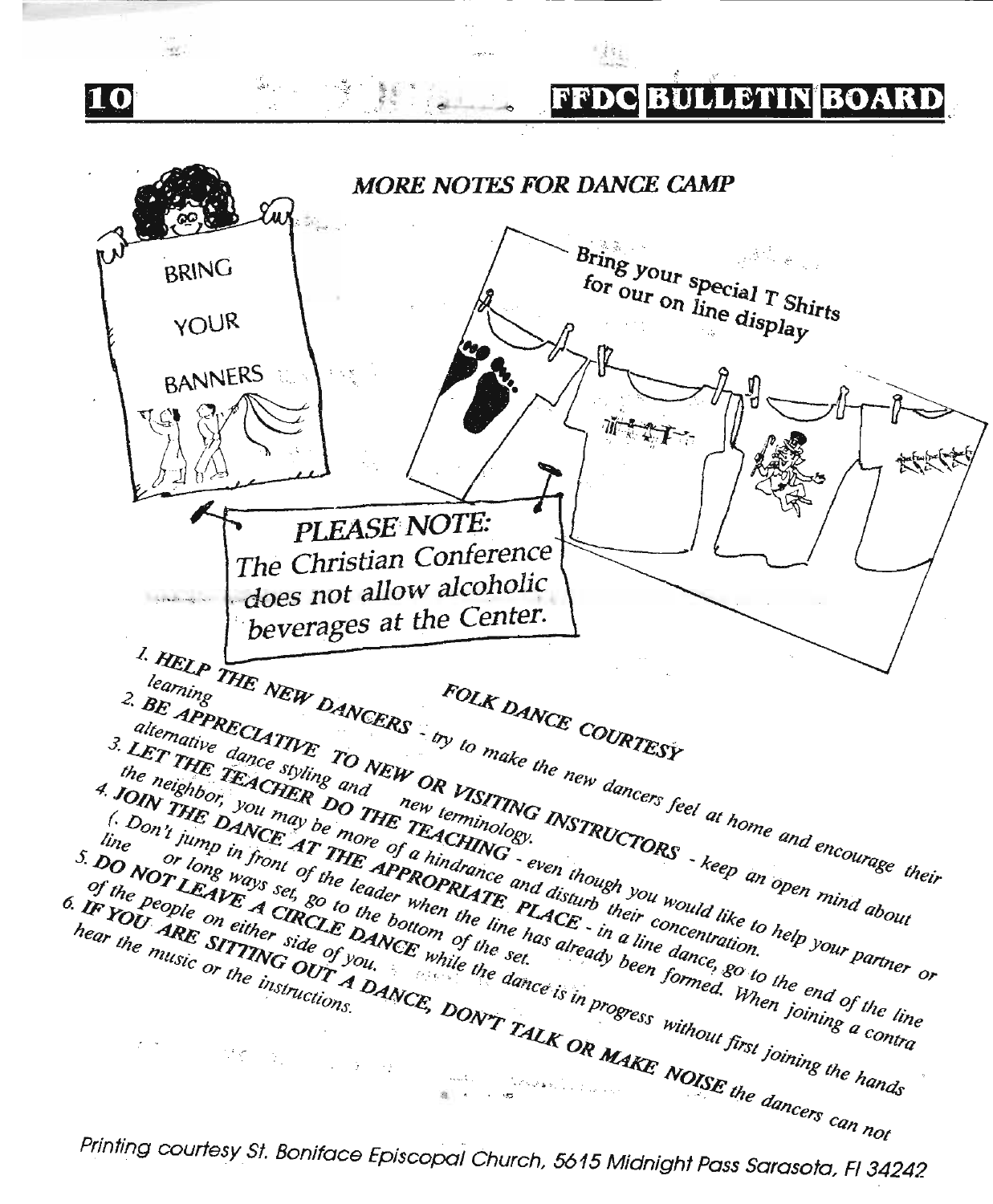## **MEMBERSHIP APPLICATION / RENEWAL**

Membership renewal is due January 1, 1994. It would be a big help if you would all sit down right this minute and fill out the form at the bottom of the page, write a check for \$8 to the FFDC and mail application form and your check today to:

> **FFDC** Treasurer Ann Paige 5747 Sandy Point Dr. Sarasota, Fl. 34233

There are no family or group memberships. Each person needs to fill out an application and send \$8. We routinely send one copy of The Florida Folkdancer to each address unless otherwise instructed.

| <b>MEMBERSHIP DUES</b>              |               |       |                    |
|-------------------------------------|---------------|-------|--------------------|
| <b>CI RENEWAL</b>                   | <b>IS NOW</b> |       | <b>ONEW MEMBER</b> |
|                                     | <b>DUE</b>    |       |                    |
| NAME:                               |               |       |                    |
|                                     |               |       |                    |
| <b>ADDRESS:</b>                     |               |       |                    |
|                                     |               |       |                    |
|                                     |               |       |                    |
| PHONE:                              |               |       |                    |
| <b>GROUP I DANCE WITH:</b>          |               |       |                    |
|                                     |               |       |                    |
| <b>MY DANCE LEADER IS:</b>          |               |       |                    |
|                                     |               |       |                    |
| ENCLOSED IS MY CHECK FOR: \$        |               | DATE: |                    |
| IF YOU NEED ADDITIONAL APPLICATIONS |               |       |                    |
| PLEASE FEEL FREE TO COPY THIS FORM  |               |       |                    |
|                                     |               |       |                    |